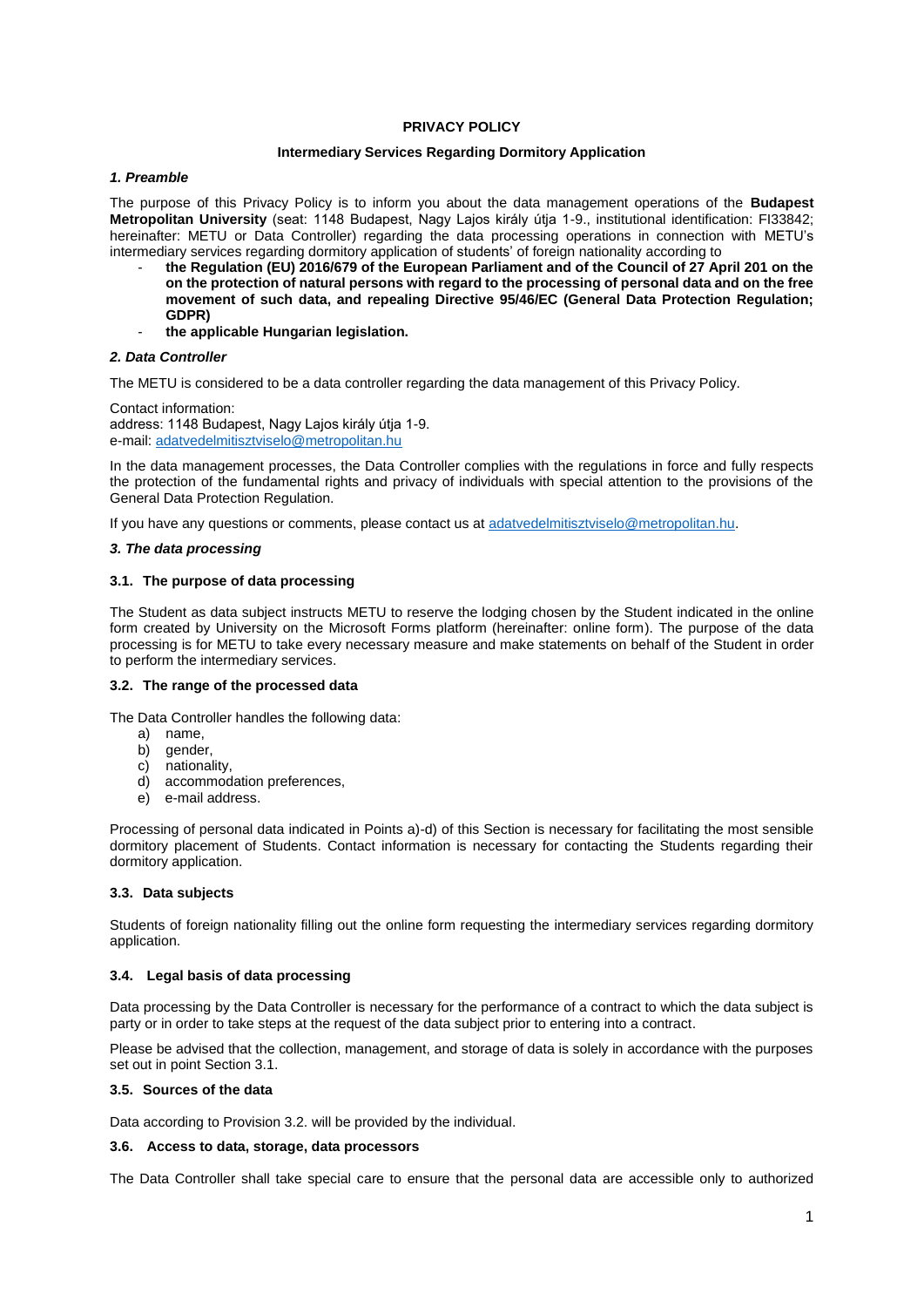employees of the organizational unit responsible for the concerned task.

For the primary storage of personal data the Data Controller uses the Neptun system, the uniformly used system in the higher education, which is operated by SDA Informatika Zrt. (Seat: 2030 Érd, Retyezáti utca 46.) as Data Processor. SDA Informatia Zrt.'s conduct as Data Processor is regulated by the data processing contract with the Data Controller.

The form on which the data shall be provided is based on Microsoft Forms (Microsoft Ireland Operations Limited (One Microsoft Place, South County Business Park, Leopardstown, Dublin 18., Ireland; https://privacy.microsoft.com/en-us/privacy-questions).

Paper-based data is stored at the Data Controller's seat under secure conditions.

### **3.7. Duration of data processing**

The Data Controller will store the data described in provision 3.2. for the maximum of 5 years from the termination of the contractual relationship (Section 6:22 (1) of Act V of 2013 on the Civil Code), in the case of accounting documents: 8 years (Section 169 (1) of Act C of 2000 on Accounting).

### **3.8. Data forwarding**

The Data Controller transfers the processed data to the dormitory or place of accommodation indicated by the Student in the online form.

#### *4. Confidentiality and security of data*

The Data Controller processes personal data confidentially, and takes all complementary IT measures required to a safe data processing.

The Data Controller and the Data Processor shall take appropriate technical and organizational measures – taking into account the state of science and technology and the costs of implementation, the nature, scope, circumstances and objectives of data management and the risk of varying probability and severity of natural persons' rights and freedoms – to guarantee a level of security that is appropriate to the degree of risk.

The Data Controller selects and manages the IT tools used to manage personal data in the provision of the service so that the data processed

- can only be accessed to the authorized person,
- are protected against unauthorized access through server-level and application-level security procedures,
- can be verified to be unaltered, and the verification of the changes is ensured,
- is available throughout the data processing period.

## *5. Your rights*

Please note that according to the law in force you can enforce your rights a[t adatvedelmitisztviselo@metropolitan.hu](mailto:adatvedelmitisztviselo@metropolitan.hu) by e-mail - under the statutory terms.

Pursuant to Article 15 of the GDPR, the data subject may request access to personal data concerning him or her as follows:

The data subject shall have the right to obtain from the controller confirmation as to whether or not personal data concerning him or her are being processed, and, where that is the case, access to the personal data and the following information:

- (a) the purposes of the processing;
- (b) the categories of personal data concerned;

(c) the recipients or categories of recipient to whom the personal data have been or will be disclosed, in particular recipients in third countries or international organisations;

(d) where possible, the envisaged period for which the personal data will be stored, or, if not possible, the criteria used to determine that period;

(e) the existence of the right to request from the controller rectification or erasure of personal data or restriction of processing of personal data concerning the data subject or to object to such processing;

(f) the right to lodge a complaint with a supervisory authority;

(g) where the personal data are not collected from the data subject, any available information as to their source; (h) the fact of automated decision-making, including profiling, and at least in these cases, comprehensible information on the logic used and the significance of such data management and the expected consequences for the data subject.

Pursuant to Article 16 of the GDPR, the data subject shall have the right to obtain from the controller without undue delay the rectification of inaccurate personal data concerning him or her

At the request of the data subject, METU is obliged to correct inaccurate personal data concerning them without undue delay. Taking into account the purpose of the data processing, the data subject has the right to request that the incomplete personal data be supplemented, inter alia, by means of a supplementary statement.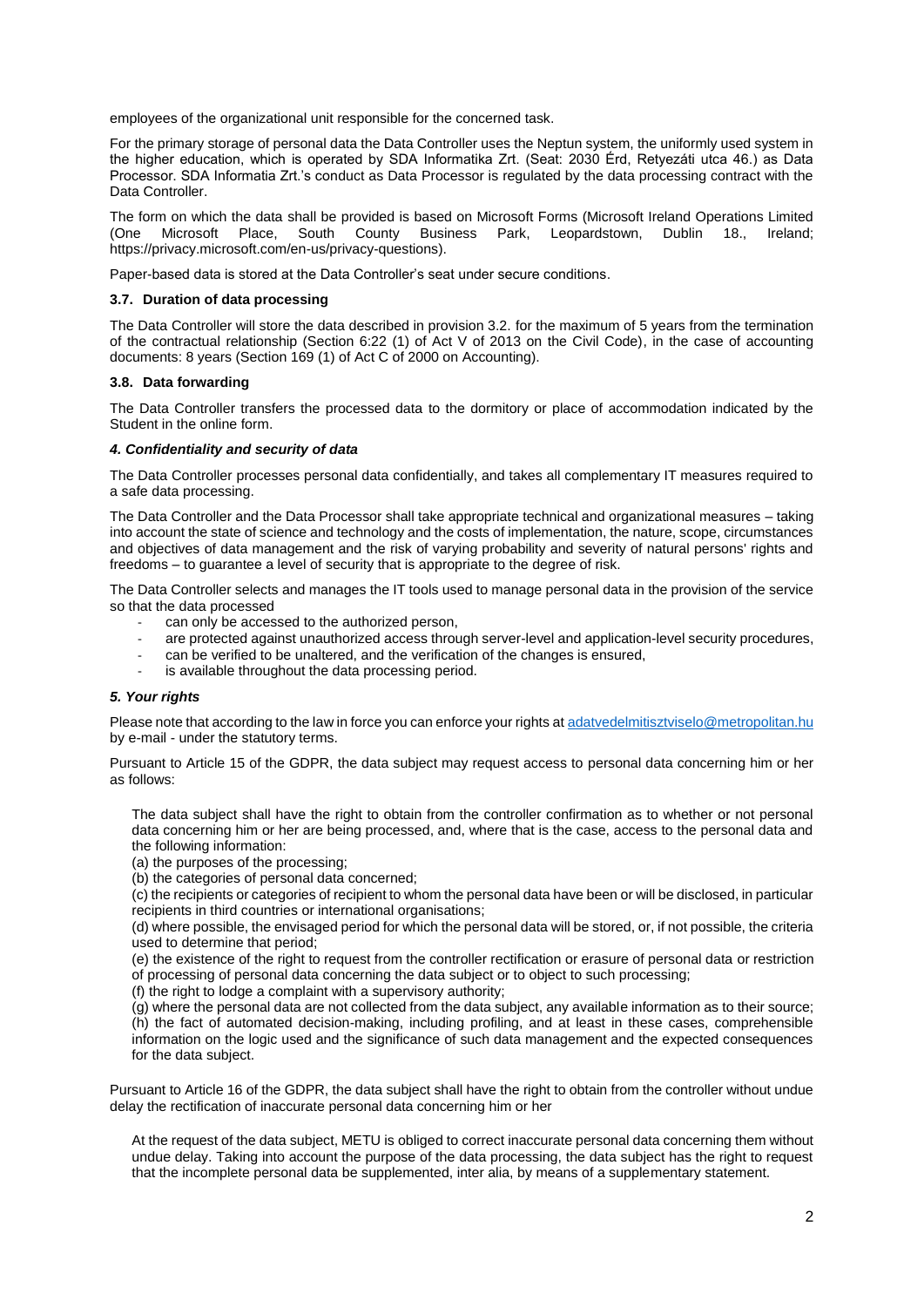Pursuant to Article 17 of the GDPR, the data subject has the right to request the deletion of personal data concerning him or her from METU as follows:

The data subject shall have the right to obtain from the controller the erasure of personal data concerning him or her without undue delay and the controller shall have the obligation to erase personal data without undue delay where one of the following grounds applies:

(a) the personal data are no longer necessary in relation to the purposes for which they were collected or otherwise processed;

(b) the data subject objects to the data processing in the public interest, in the exercise of a public authority or in the legitimate interest of the controller (third party) and there is no overriding legitimate reason for the data processing, or the data subject objects to the data processing for direct business acquisition;

(d) the personal data have been unlawfully processed;

(e) the personal data have to be erased for compliance with a legal obligation in Union or Member State law to which the controller is subject.

Where the controller has made the personal data public and is obliged pursuant to paragraph 1 to erase the personal data, the controller, taking account of available technology and the cost of implementation, shall take reasonable steps, including technical measures, to inform controllers which are processing the personal data that the data subject has requested the erasure by such controllers of any links to, or copy or replication of, those personal data.

According to the GDPR, the further retention of personal data can be considered lawful, in case the data processing is necessary:

- for exercising the right of freedom of expression and information;
- for compliance with a legal obligation which requires processing by Union or Member State law to which the controller is subject
- for the performance of a task carried out in the public interest
- for the exercise of official authority vested in the controller;
- for reasons of public interest in the area of public health;
- for archiving purposes in the public interest,
- for scientific or historical research purposes or statistical purposes; or
- for the establishment, exercise or defence of legal claims.

Pursuant to Article 18 of the GDPR, the data subject has the right to request METU to restrict the processing of personal data concerning him as follows:

The data subject shall have the right to obtain from the controller restriction of processing where one of the following applies:

(a) the accuracy of the personal data is contested by the data subject, for a period enabling the controller to verify the accuracy of the personal data;

(b) the processing is unlawful and the data subject opposes the erasure of the personal data and requests the restriction of their use instead;

(c) the controller no longer needs the personal data for the purposes of the processing, but they are required by the data subject for the establishment, exercise or defence of legal claims;

(d) the data subject has objected to processing pursuant to Article 21(1) pending the verification whether the legitimate grounds of the controller override those of the data subject.

Where processing has been restricted based on the above, such personal data shall, with the exception of storage, only be processed with the data subject's consent or for the establishment, exercise or defence of legal claims or for the protection of the rights of another natural or legal person or for reasons of important public interest of the Union or of a Member State.

Under Article 20 of the GDPR, the data subject is entitled to the portability of personal data concerning him or her as follows:

The data subject shall have the right to receive the personal data concerning him or her, which he or she has provided to a controller, in a structured, commonly used and machine-readable format and have the right to transmit those data to another controller without hindrance from the controller to which the personal data have been provided, where:

- the legal basis of the data processing is the consent of the Data Subject or the performance of the contract concluded with the Data Subject;
- the processing is carried out by automated means.

In exercising his or her right to data portability, the data subject shall have the right to have the personal data transmitted directly from one controller to another, where technically feasible.